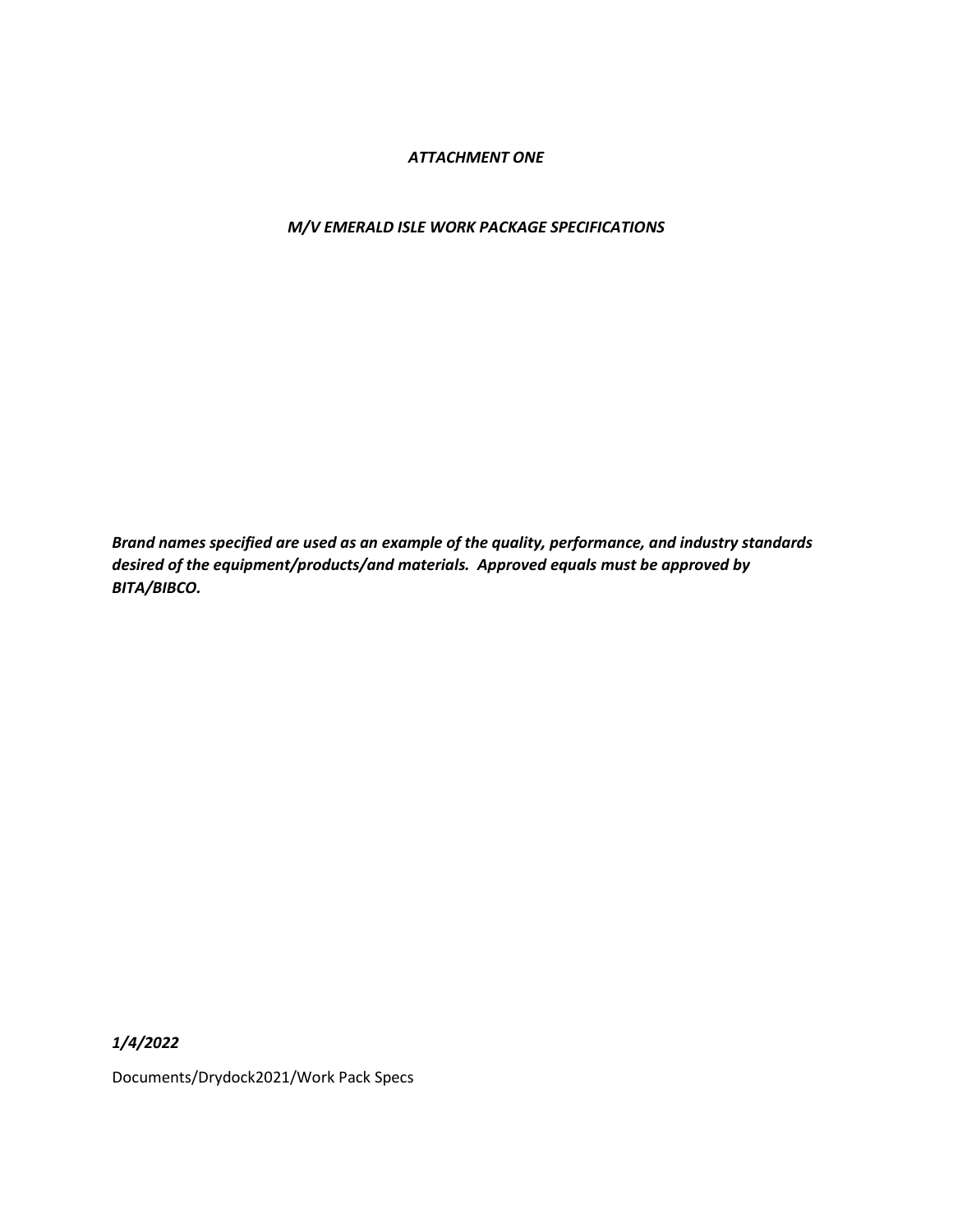## *Project A*

## *Shaft/Bearings*

Shipyard to order one new shaft for the starboard side and bearing sets for both the starboard and port side. If not needed will be used as spares.

Starboard alignment checked while in the water and after entering drydock. (Unable to do so in September. The starboard shaft could not be disconnected from the transmission.)

If needed the shafts and bearings removed and inspected. Troubleshoot and replace/blue fit if needed.

Send out old shaft if replaced and determine if useable/repair/ and ship to 103 Bridge Street, Charlevoix, MI 49720 if work can't be completed before vessel leaves the yard.

Leave shafts unbolted and check alignment after entering water. Troubleshoot and bolt in place.

Existing coupling on starboard side has a lip that makes it difficult for bolting. Machine down lip at least  $\frac{1}{2}$ ".

# *Technical and Parts*

## *Shaft*

The shaft is supported without liners by two water lubricated bearings in the vessel. The shaftline arrangement is detailed on the original construction drawing H56-G01-02, revision C (Attachment 6). Alignment is to be completed according to the Caterpillar Mounting and Alignment Instructions (Attachment 6) and the Twin Disc Alignment Guide (Attachment 6).

The shaft shall be 6 inch diameter, alloy 17-4 PH stainless steel boat shafting, ("Aquamet 17" or equal)**,** centerless ground, having 135 ksi ultimate tensile strength. The shaft length given by reference (2) is around 27'- 2" (326 inches). See Attachment 6 for exact measurements and details.

The shaft diameter, straightness and surface finish shall all be verified and documented to be within the manufacturing tolerances published by the material supplier.

At the propeller end the shaft shall be tapered, keyed and threaded in accordance with SAE standard J-755.

Keyway ends at each end of the shaft shall be "spooned" for stress relief.

Documentation reports for the shaft diameter, straightness and surface finish shall all be furnished to the BIBCO/BITA.